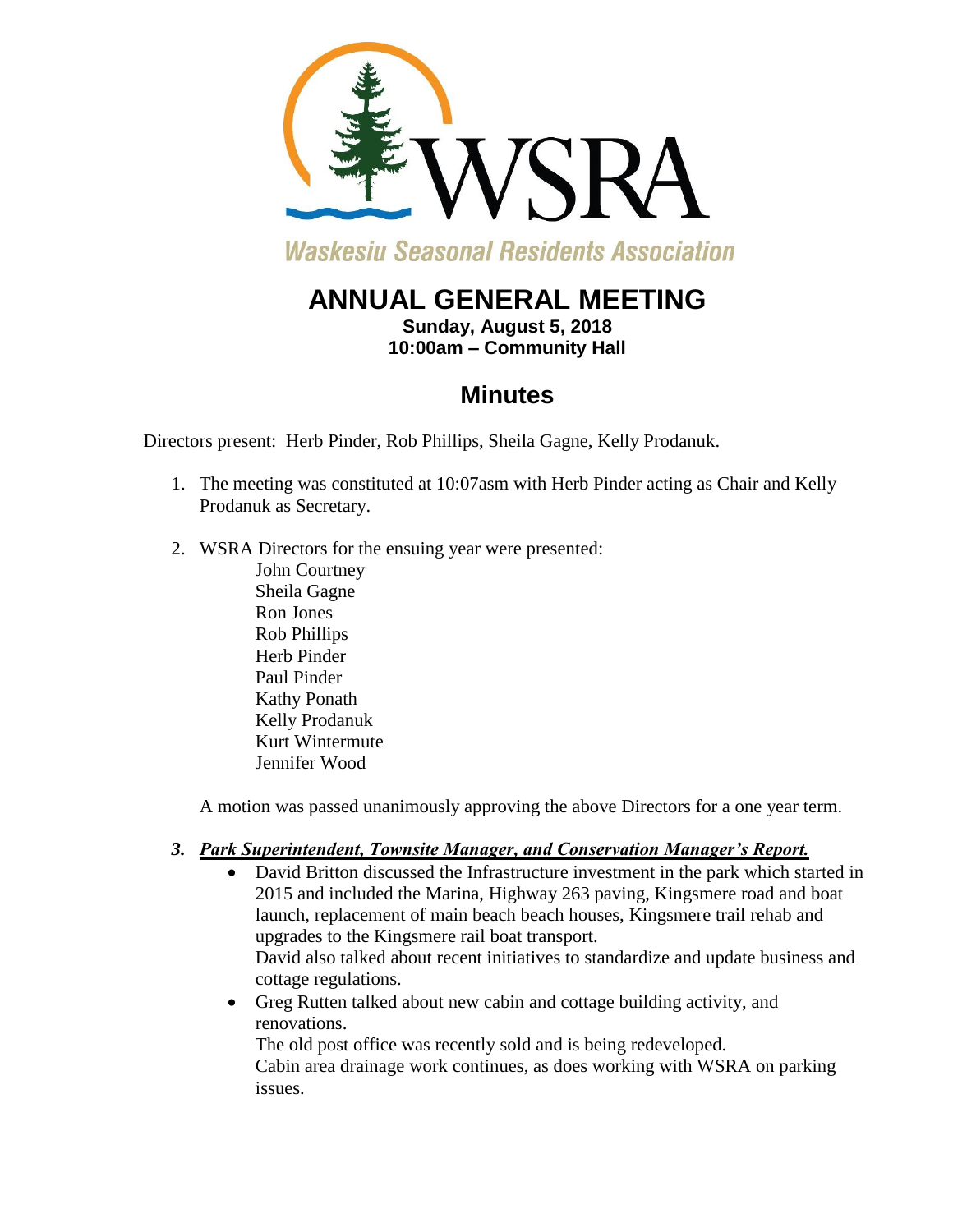Garbage left next to garbage bins in the cabin area is a problem despite the availability of the large roll up bin behind Patio Café.

- Norm Stolle spoke about the park vegetation management strategy including the May fire, and the significant tree damage from the large wind event in July. Work continues on the fuel break around the townsite. A public workshop is planned for August, 2018 to help educate people on how to protect their property.
- Q and A followed. Members asked questions and raised concerns about the October, 2017 break-ins, the May, 2018 fire, water and air quality, and closure of back country trails.

#### *4. President's Report*

- Rob Phillips provided an update on the SaskTel DSL internet service. Business and cottage/cabin connections recently started.
- Rob talked about parking problems in the cabin area, and wondered why boats are not being parked at the marina. Cost seems to be an issue for many.
- Cabin area legal non-conforming decks must conform to regulations by 2025. PCA has some discretion, and there is a dispute resolution process in place.
- Timely access through the main park gates continues to be a huge problem, especially during long weekends.
- Volunteer help is needed for the Grey Owl Howl if it is to continue in future years.
- Cabin building rules are governed locally, but cottage regulations are Federally controlled. In response to a question it was clarified that cabins are creatures of contract and cottages are enabled by legislation and governed by those statutes and associated regulations approved by Cabinet.

### *5. Committee Reports*

- FINANCE Kelly Prodanuk provided the financial report and reviewed the December 31, 2017 year end financial statement. Three motions approving the Dec 31, 2017, Financial Statements, a waiver of the appointment of auditor, and appointment of the accountant for the ensuing year were approved.
- MEMBERSHIP With the absence of Paul Pinder, Rob Phillips submitted the Membership report. WSRA has 437 paid members, and efforts continue to improve this further.
- COMMUNICATIONS Sheila Gagne informed the membership about new committee members in Communications. Work continues in our effort to improve communication to our members.
- GOVERNANCE Herb acknowledged and thanked Gerry Gilchrist and Wayne Perkins for their service to the Board and the community. Herb invited anyone interested in serving on the WSRA board to contact one of our Directors. An update was provided on the progress of Cottage regulation discussions with PCA. Herb also acknowledged the continued cooperation and help of David Britton and his staff.